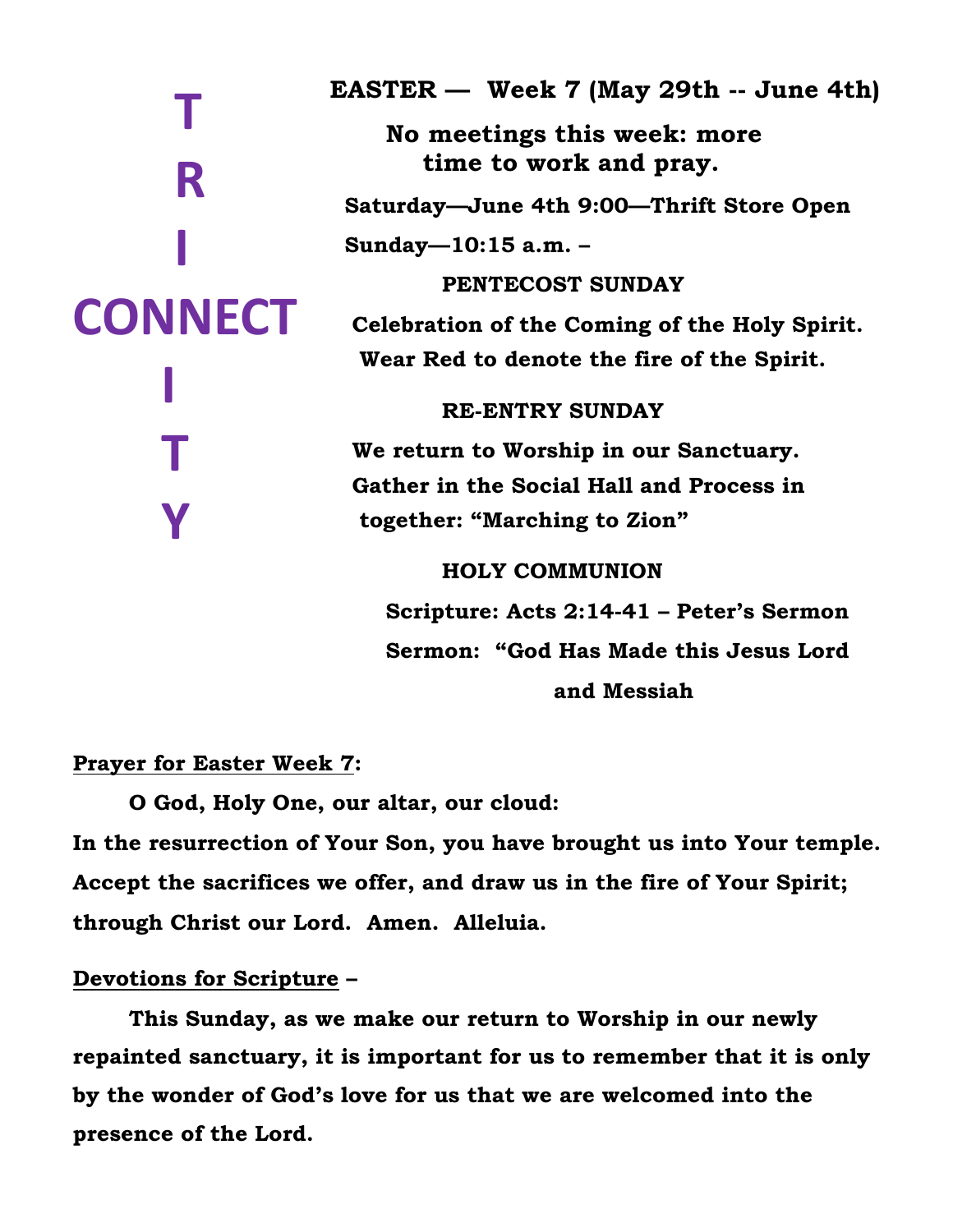

**As St. Peter points out for us, our forgiveness in Christ is to open the way for us to stand before God. (1 Peter 3:18) Our celebration, therefore, is not just for fresh paint and new curtains, but for the glorious wonder of coming into "the house of the Lord". The Creator of the universe welcomes us to meet with him, give God our praise and learn from The Lord to live the life that lives forever.**

**It is a great joy expressed over and over by the Psalmists:**

**Send forth Your light and Your truth,**

**let them guide me,**

**let them lead me to Your holy mountain,**

**to the place where You dwell.**

**Then I will go to the altar of God,**

**to God my joy and my delight.**

**I will praise You with the harp,**

**O God, my God.**

**Psalm 43:3-4**



**Many thanks for the wonderful response last Sunday to our Canned Goods Drive for Salem UMC. Over 20 bags were presented and taken to be shared with those who come for food on Tuesday morning at Salem's Food Distribution.**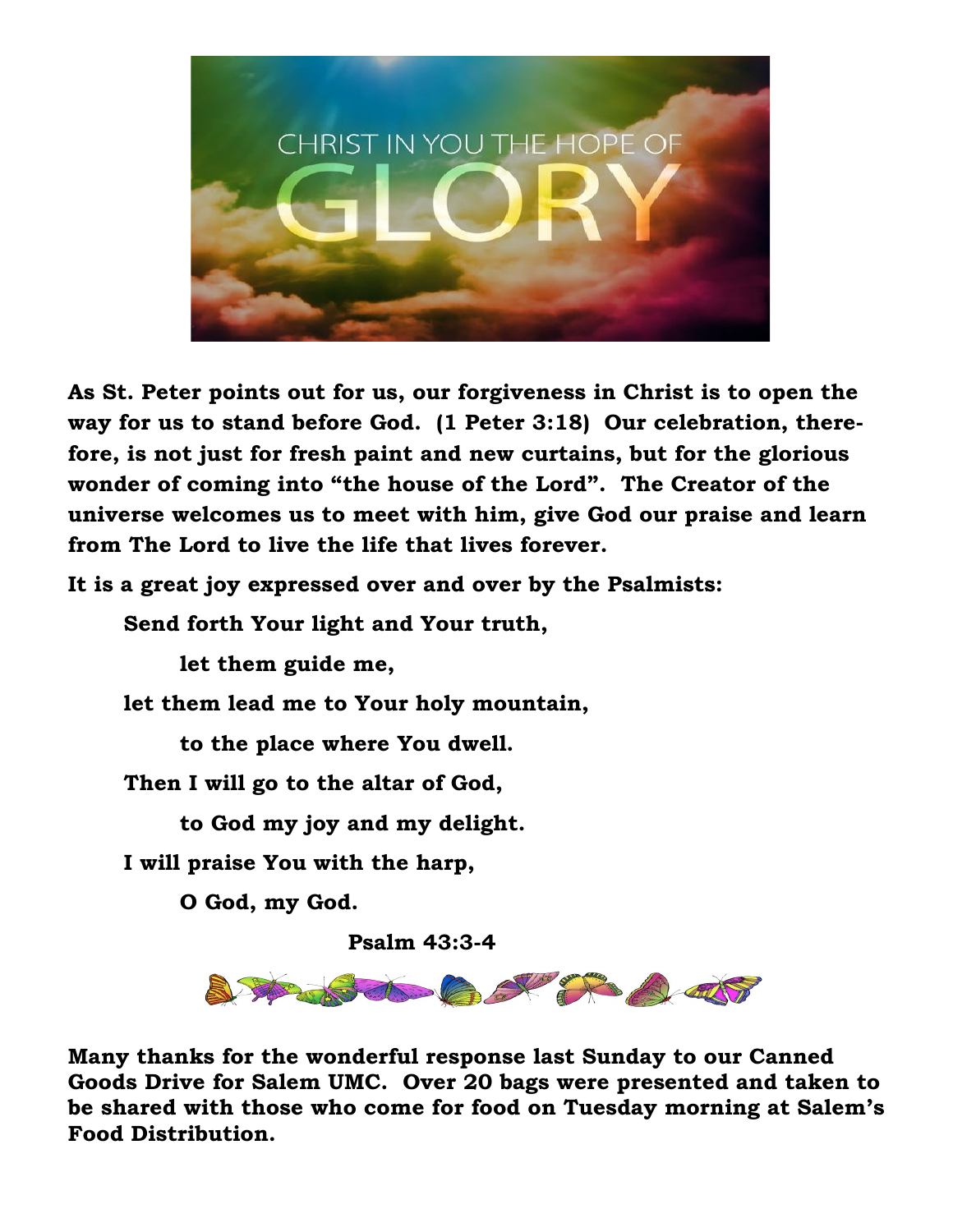**If you were not able to bring canned goods last Sunday, please know that you can bring them this week – or drop them off at the door of our building any time. They are always needed.**

**Thanks to Mary Kolleck and Laurie Williams who headed up this drive.**

**Please note that the Trustees will meet to continue their work next Wednesday, June 8th at 7:00PM.**



*Funeral services for Ray Smith will be held here at Trinity on Sat., June 11th. Visitation will be held from 10:30-11:00 a.m.; funeral service at 11:00. A luncheon will follow in our Social Hall.*

## **OUTDOOR VBS**

**An Event for Everyone Theme: "The Whole Armor of God" Sunday, June 12 – 4:30 – 6:30 p.m. Begin with a meal! Hot Dog and Burgers on the Grill + lots of "Fixings" Bring a Covered dish to share. Stories and Games and a Craft Project.**

**Closing Worship on the lawn. Everyone is invited to share these evenings.**

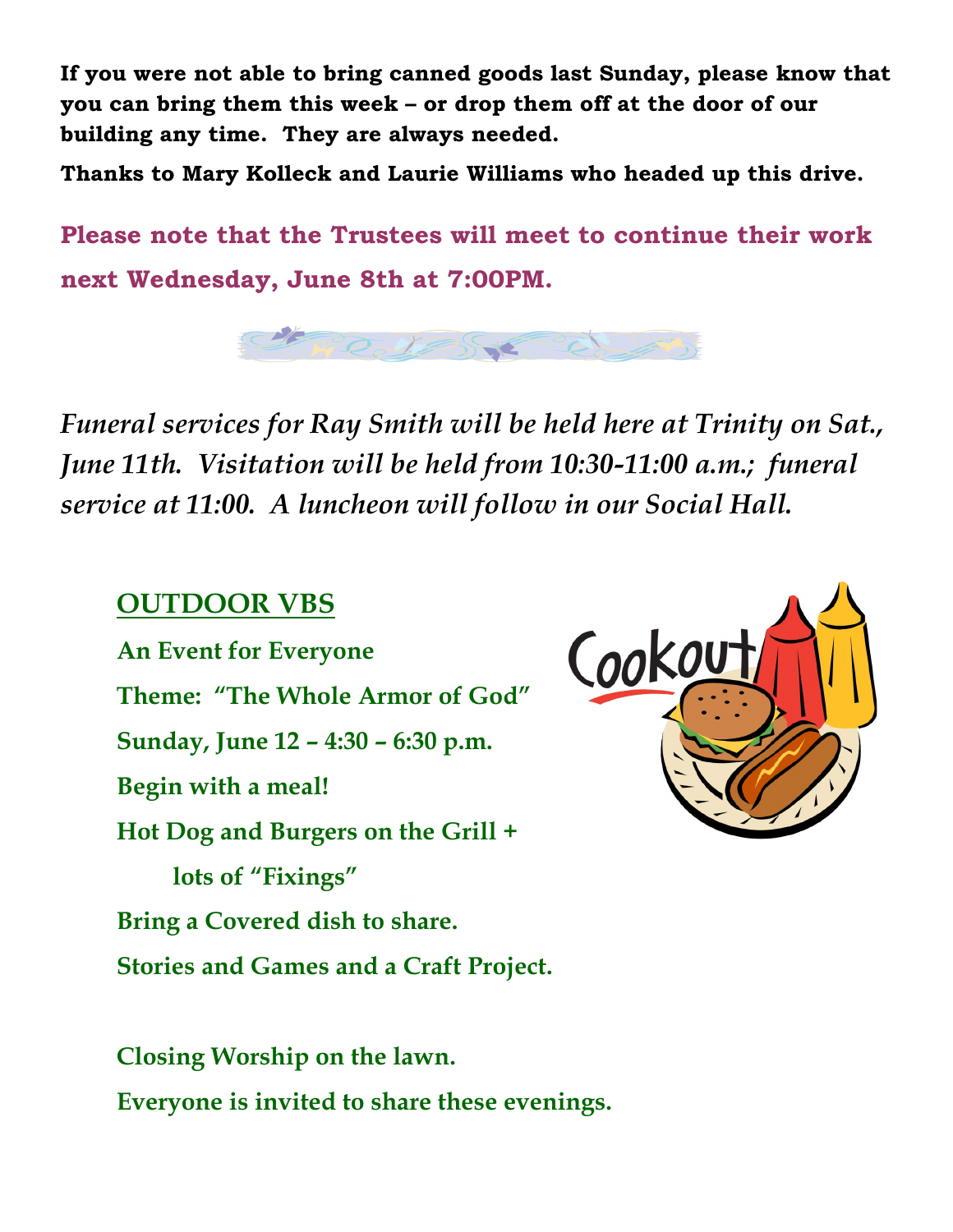

**Katie Ferguson (Sandy's cousin) who has cancer and hospitalized with other health concerns.**

**Christy Blyth and Barbara Tyler, both recovering from major surgery.**

**Kathy Metcalf, who continues to have difficulty with her vision.**

**Larry Rockenbaugh, who is scheduled for surgery on June 14th.**

**Norman Wess, who is going through chemo and radiation treatment,**

**Mary Lou McKoy, Dan's sister, who can no longer tolerate the chemotherapy.**

**Carolyn Jenkins, who is going through testing and appointments.**

**Angel Hinkle, for healing after major surgery.**

**Linda Thompson, who has now been moved to hospice care.**

**Philomena Lally, Sandy's friend, who has once again been diagnosed with cancer.**

**Justin Calloway, Sandy's nephew, for healing of a badly cut toe.**

**Doris Talbot, Phyllis' friend, who had another fall.**

**Lisa Wheeler, Susan's cousin, who is in hospice care.**

**Melanie Hedrich, Susan's sister-in-law, who is having surgery today.**

**Jim Smith, Laurie's brother-in-law, who continues cancer treatments.**

**Carol Walters, who continues to struggle.**

**Richard Selby, Susan's brother-in-law, who will have surgery on his toe. All the 2022 graduates for a bright future.**

**The family and friends of Dean Jestes and Ray Smith, who passed away recently.**

**Phyllis Sewell, Melinda's friend, who is recovering from gall bladder surgery.**

**Tammy Pope and Susan Benner, Harry Wilhelm's daughters, who have Covid.**

**Laura Ashby, Susan's friend, who will have knee replacement surgery on June 9th. Melinda Meushaw**

**Phyllis Martin, who is having issues with her back.**

**Brandon Stinebaugh, age 17, who was diagnosed with B-cell Lymphoma.**

**Tucker Henderson, 6 years old, who is recovering from an appendix that burst.**

**Gary's friend, Jim Condry who is recovering from an auto accident.**

**Virginia Habicht, who suffered a stroke.**

**Ms. Peggy from Jennings Café who broke her back.**

**Bill MacKenzie, for general health and well being.**

**Cindy Iames, who is struggling with glaucoma and atrophy of her leg.**

**Phyllis's mother and Aunt Wilma.**

**Sydney, who is 10 years old and needs surgery on her knee.**

**The Boor Family; the husband was diagnosed with pancreatic cancer.** 

**Jim Rimbach, for encouragement while participating in therapy management.** 

**Donna's friend, Rob who has been readmitted to the hospital.**